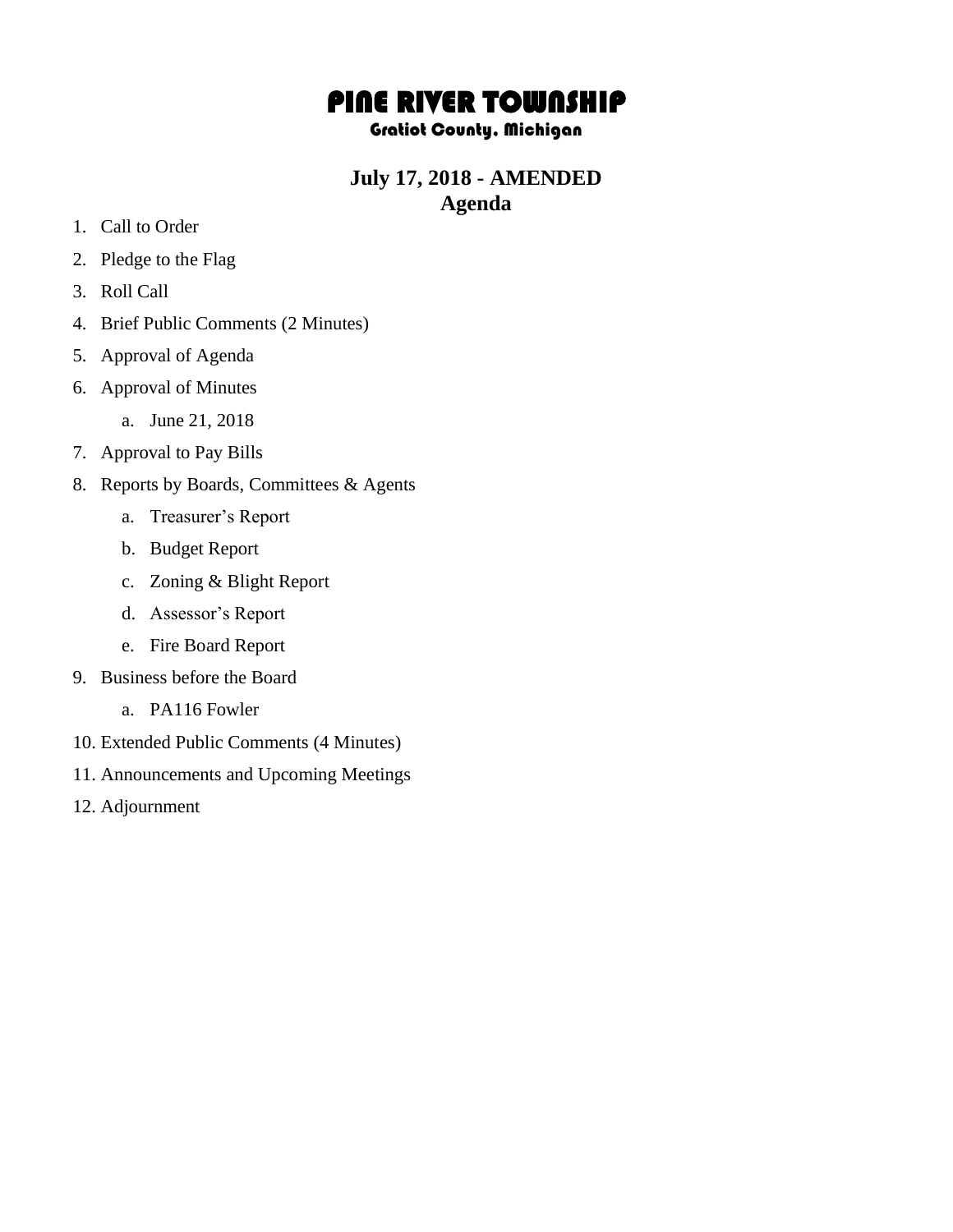## **AMENDED MINUTES OF THE PINE RIVER TOWNSHIP BOARD MONTHLY MEETING JULY 17, 2018**

- 1) The regular monthly meeting of the Pine River Township Board was called to order at 7:02 P.M. by Supervisor Beeson at the Township Hall.
- 2) Pledge the flag: The board and the public said the pledge to the flag.
- 3) Roll Call: Baker: present, Best: present, Moeggenborg: present, Beeson: present, Whitmore: absent; Humm: present.
- (4) Board members present, (1) absent.
- 4) Brief Public comments (2 minutes): Chuck Murphy running for County Commission.
- 5) Approve the Agenda:

Motion by Moeggenborg: second by Baker: to approve the agenda with addition of 9a of PA116 application and 9b of adding a fire/rescue millage to November 2018 ballot. All present board members approved. Motion carried 4-0.

6) Approve the Minutes:

Motion by Best: second by Moeggenborg: to approve the Regular Meeting Minutes of June 21, 2018. All present board members approved. Motion carried 4-0.

7) Approval to Pay Bills:

Motion made by Baker: second by Moeggenborg: to pay bills as presented in the amount of \$25,304.99. All present board members approved. Motion carried 4-0.

- 8) Reports by Boards, Committees & Agents
	- a) Treasurers Report Discussion: Board Reviewed, Bank Reconciliations have been received and reviewed by all present. Placed on file.
	- b) Budget Report Discussion: report placed on file.
	- c) Zoning & Blight Officer no report.
	- d) Assessor Report no report.
	- e) Fire Services no report.